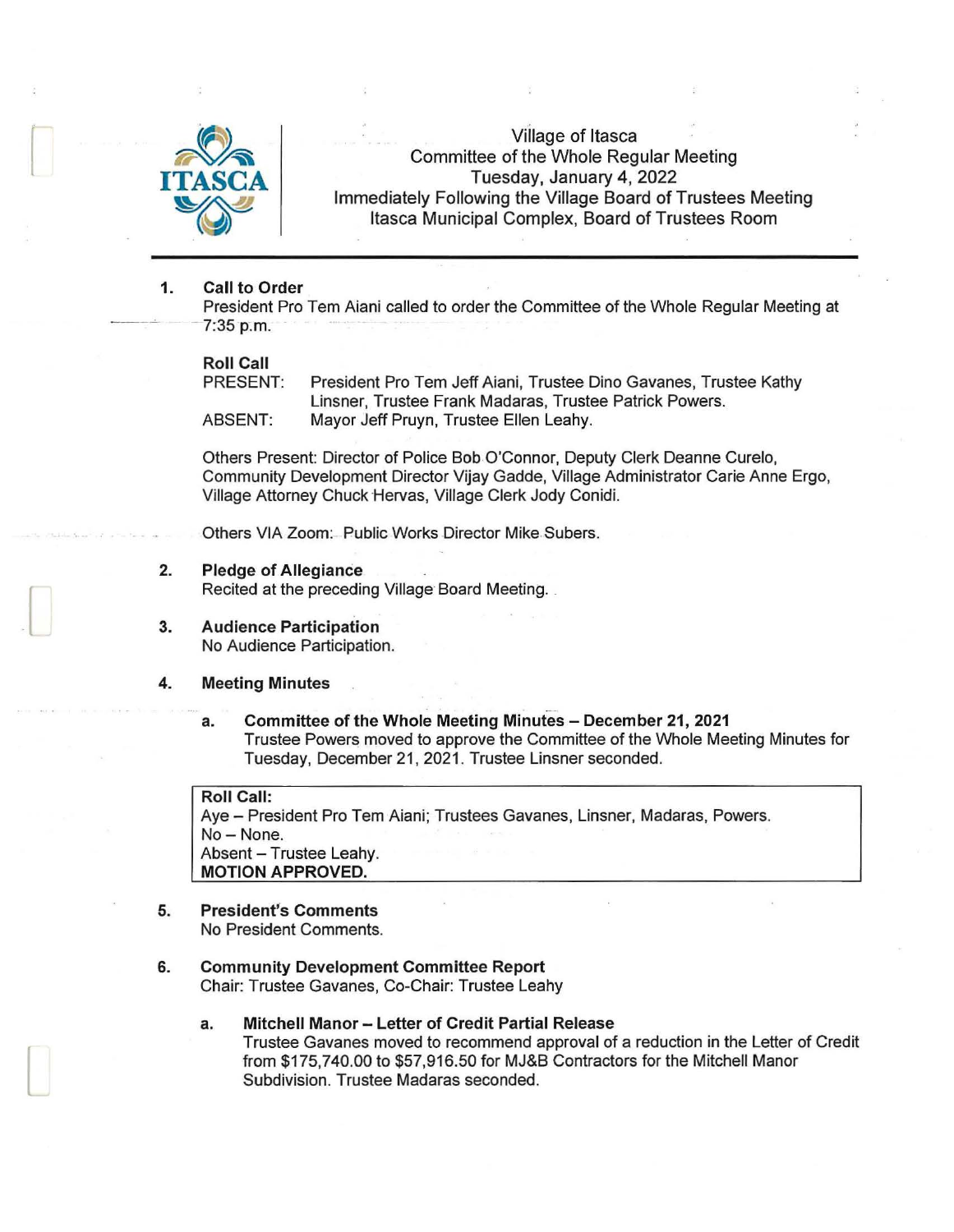**Roll Call:**  Aye - President Pro Tem Aiani; Trustees Gavanes, Linsner, Madaras, Powers. No-None. Absent - Trustee Leahy. **MOTION APPROVED.** 

#### **7. Capital and Infrastructure Committee Report**  Chair: Trustee Aiani, Co-Chair: Trustee Madaras

## **a. Elm Street Roadway and Infrastructure Project - Payment 2**  President Pro Tern Aiani moved to recommend approval of Payment 2 for \$360,242.68 to DiMeo Brothers, Inc. for the Roadway and Infrastructure Improvement Project- Elm Street. Trustee Madaras seconded.

**Roll Call:**  Aye - President Pro Tem Aiani; Trustees Gavanes, Linsner, Madaras, Powers. No- None. Absent - Trustee Leahy. **MOTION APPROVED.** 

**b. Water and Sewer Service Line - Ownership and Maintenance Amendment**  President Pro Tern Aiani moved to recommend approval of Ordinance 2004-22, "An Ordinance Amending Section 52.15, Section 52.17, and Section 53.53 of the Itasca Village Code. Trustee Gavanes seconded.

**Roll Call:**  Aye - President Pro Tem Aiani; Trustees Gavanes, Linsner, Madaras, Powers. No-None. Absent - Trustee Leahy. **MOTION APPROVED.** 

## **8. Finance and Operations Committee Report**  Chair: Trustee Powers, Co-Chair: Trustee Linsner No Finance and Operations Committee Report.

- **9. Intergovernmental Committee Report**  Chair: Trustee Leahy, Co-Chair: Trustee Aiani No Intergovernmental Committee Report.
- **10. Department Head Reports**

#### **Police Department**

Safety Director O'Connor reported staff handled several mental health-related calls over the holidays; and the emergency operations plan was submitted to DuPage County Homeland Security to ensure eligibility for state and federal money in case of a catastrophe.

#### **Public Works Department**

Public Works Director Subers reported first snow fall of the season happened over the weekend and roads were cleaned within five hours of the end of the event.